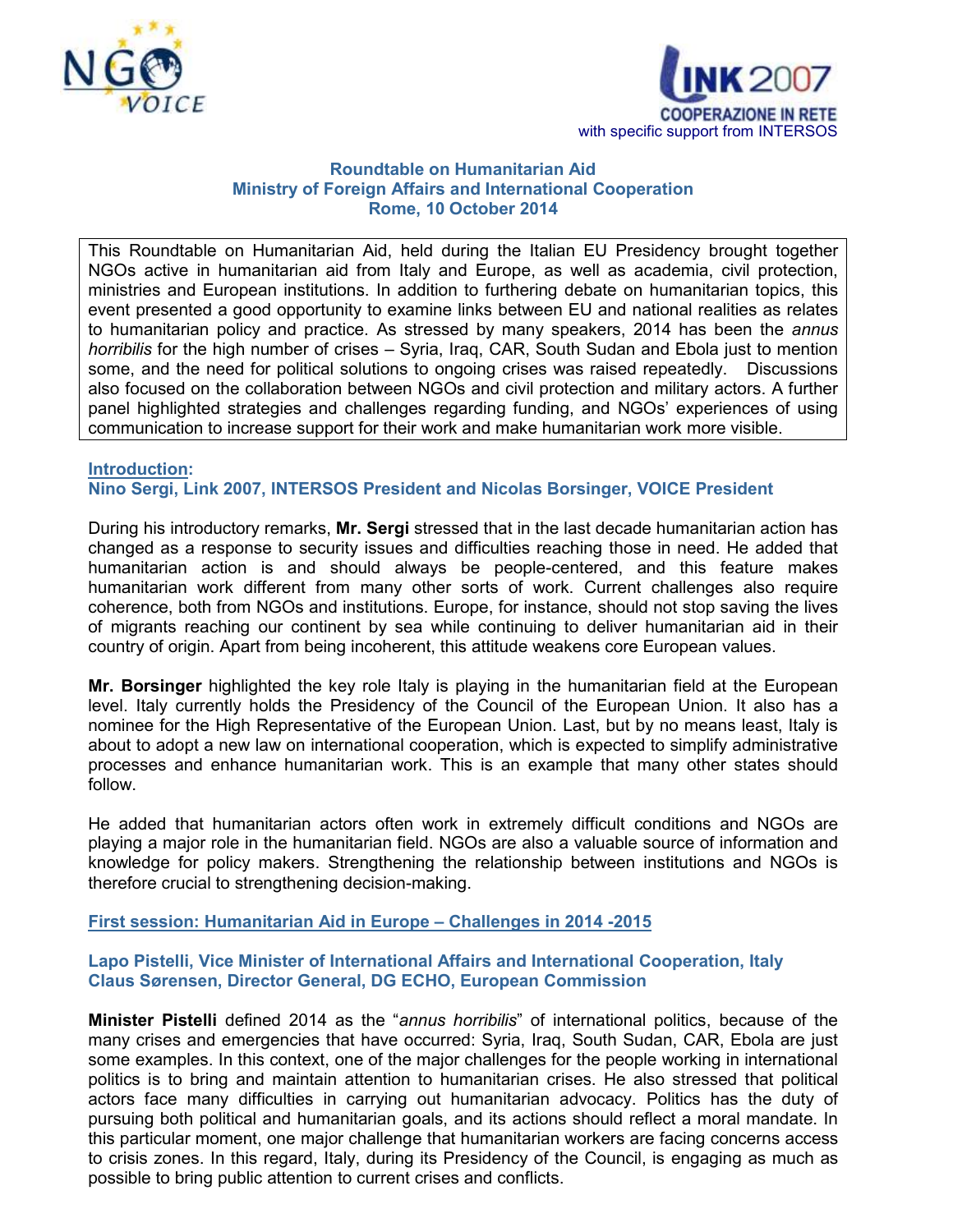He highlighted the importance of 'law 125' that Italy is about to adopt. This law recognizes that in today's complex framework of humanitarian intervention it is crucial to combine different resources. However, in doing so, humanitarian principles such as neutrality, independence, and impartiality should be strengthened. He added that private-public partnerships are another key issue in the humanitarian field, saying that the coordination of resources and capacities, including a focus on innovation, is of vital importance for the humanitarian field.

**Mr.Sørensen** agreed that coordination and communication are fundamental for humanitarian aid. There is no organization able to face current humanitarian crises alone and responses should come as concerted action from all EU Member States and international organizations. This means that real solutions to humanitarian crises should be the result of international alliances involving developing countries and taking full advantage of the different perspectives of the actors involved. For this reason, bringing all relevant actors to the table for discussion is of crucial importance. In this regard, the World Humanitarian Summit will be a good opportunity to involve not only international actors and stakeholders, governments, NGOs and international organizations, but also victims of crises and beneficiaries.

He added that preventive diplomacy and development policies should be strengthened to prevent humanitarian crises. He underlined that the current humanitarian situation is terrible as the number of refugees is higher than at any time since 1945 while 8000 children die every day because of malnutrition. In no time in history have there been so many simultaneous level-3 crises: CAR, Iraq, Syria, Ebola in addition to the situation in the Sahel which is causing a huge number of deaths.

He also spoke about the importance of channels used to communicate crises and humanitarian action. In particular, the media has a responsibility to revive public awareness and interest in the so-called "forgotten crises", such as in Myanmar, Colombia, and Yemen where people's rights are constantly violated and report on them without distortion or manipulation. He reiterated the EU's commitment to be there and support their protection, even when nobody talks about it.

#### **Second session: A national and European NGO perspective**

# **Sandro De Luca (Link 2007), Kathrin Schick (VOICE Director), Giampoalo Cantini, (Italian Directorate for International Cooperation)**

**Mr. De Luca** focused on the national NGO perspective. Italian NGOs share many characteristics. For example, many of them work both in humanitarian aid and development aid and cannot rely on big amounts of resources coming from the private sector - Italian NGOs are financed through a diversity of financial resources. However, he stressed that 'law 125 is' expected to help resolve many of the difficulties/challenges that Italian NGOs currently face in that regard. He also added that Italian NGOs strongly support the values of independence and neutrality, especially because they often work in crises caused by political interests.

**Ms. Schick** focused on NGOs from a European perspective. She stressed that diversity is one of the major features of the NGO sector in Europe and this enables NGOs tohave different strengths, address different challenges and provide a high-level of expertise. Despite their diversity, NGOs are deeply connected and therefore often share the same views on many issues. She also spoke about the policy framework and political environment for European humanitarian aid, with a special focus on the European Consensus on Humanitarian Aid and the EU Comprehensive Approach to external conflicts and crises, as these are of particular interest to NGOs. She stressed that humanitarian principles remain fundamental but their implementation and respect remains a challenge. She concluded her speech underlinng that political solutions are necessary to current crises and that military operations should complement the work of humanitarian actors and respect humanitarian principles.

**Mr. Cantini** stressed the urgency of the current humanitarian situation. Conversely to the past, current humanitarian crises are prolonged and continuous and are not limited to national boundaries. He stressed that this situation needs high levels of resources. Considering that only 1% of public aid to development funds go to humanitarian aid, it is easy to understand that governments should engage more in order to find political solutions to humanitarian crises.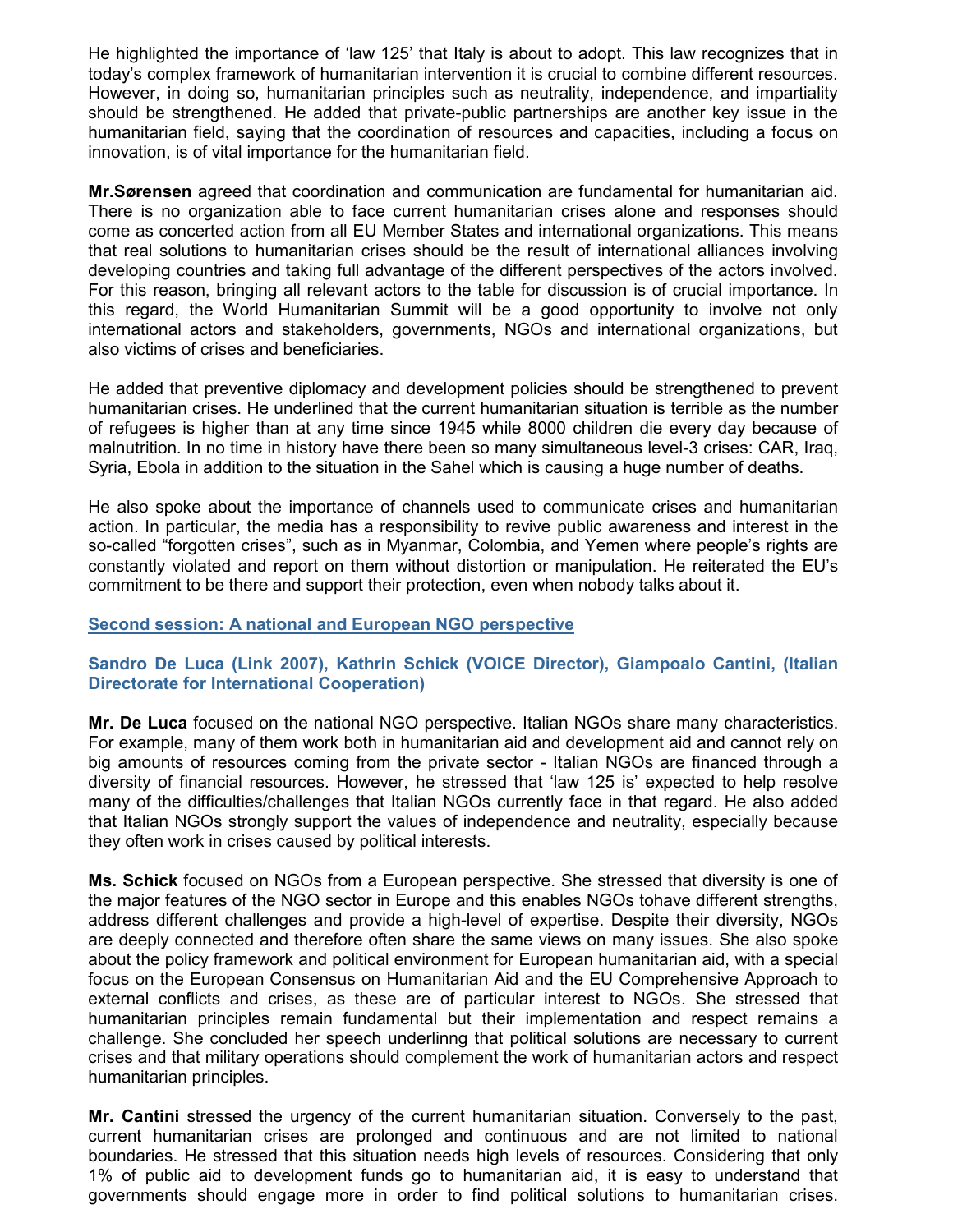Furthermore, he argued that a strong partnership between governments, institutions, international organizations and NGOs is needed to face current humanitarian challenges.

**Panel A: Greater needs – Closer collaboration? With whom?** 

## **Marco Rotelli (INTERSOS), Luigi D'Angelo (Italian Department of Civil Protection), Dominic Crowley (Concern Worldwide), Peter Runge (Care Germany)**

Given the complexity of current crises coordination of actors and effective collaboration and mutual understanding between NGOs and other actors in humanitarian crises is necessary. The discussions on this panel reflected on the challenges of such collaboration with a particular focus on the coordination between humanitarian actors on the one hand and civil protection and military actors on the other.

In emergencies, the coordination between NGOs and civil protection is very often difficult. According to Italian law, civil protection has the responsibility to plan and coordinate strategies after natural disasters occur on the Italian territory. In addition, if requested by the Ministry of Foreign Affairs, the Italian civil protection can be called to work in situations of crisis abroad. In this framework in Italy, the Italian civil protection has developed over the years an inclusive approach with the Red Cross, volunteers and associations. However, apart from having different legal bases, a major difference between civil protection and humanitarian organizations concerns the different roles in their work abroad. In particular, the role of the civil protection is not to coordinate but to cooperate in the response to humanitarian emergencies. From a European perspective, being part of the European mechanism, civil protection can activated on request of a number of different actors (Member States, the UN etc).

Given such a framework, how far can the cooperation between NGOs and civil protection go? Two examples were discussed during the panel. 1) In Haiti, the distinction between the work carried out by NGOs and the Italian civil protection was blurred. Eventually this was resolved through dialogue to ensure collaboration between humanitarian actors and the civil protection. 2) Conversely, in the case of Afghanistan, some degree of collaboration was established prior to the intervention itself facilitating better cooperation and mutual understanding. As demonstrated by these two cases, collaboration between NGOs and civil protection can function. However, in order to be efficient and significant, roles and modalities of work should be clear before the intervention.

Cooperation between actors in the field during a humanitarian crisis, but especially in areas of conflict, is not always easy to establish. Should NGOs distance themselves from military actors or should they cooperate and should military actors have a humanitarian role? NGO experience raises two crucial points. Firstly, militarized humanitarian interventions are likely to fail because they become a legitimate target for the conflicting parties. In addition if a single NGO decides to collaborate with military actors taking on a humanitarian role this decision might have repercussions on the perception that people have on *all* NGOs as humanitarian actors, making their acceptance by and access to local people much less likely.

The discussion under this panel also raised the question of whether humanitarian actors can escape that donors do not always have a needs-based approach to their funding but can rather by driven by their political and security interests. Some NGOs have developed internal guidelines regarding the types of donation they can accept.

#### **Panel B: Greater Needs - fewer resources?**

.

## **Nada Ziwawi (GVC), Lorena D'Ayala Valva (CESVI), Ester Asin Martinez (Save the Children), Marek Stys (People in Need)**

Humanitarian aid actors are currently facing challenges, both in terms of human and financial resources. On this panel, participants highlighted the challenges that raising funds can present. In addition, the impact of the EU economic crisis compounded by unpredictable EU humanitarian funds in 2014 was discussed. The Italian Presidency was asked to ensure a successful outcome of the 2014 and 2015 EU budget negotiations for humanitarian assistance, and to ensure that the